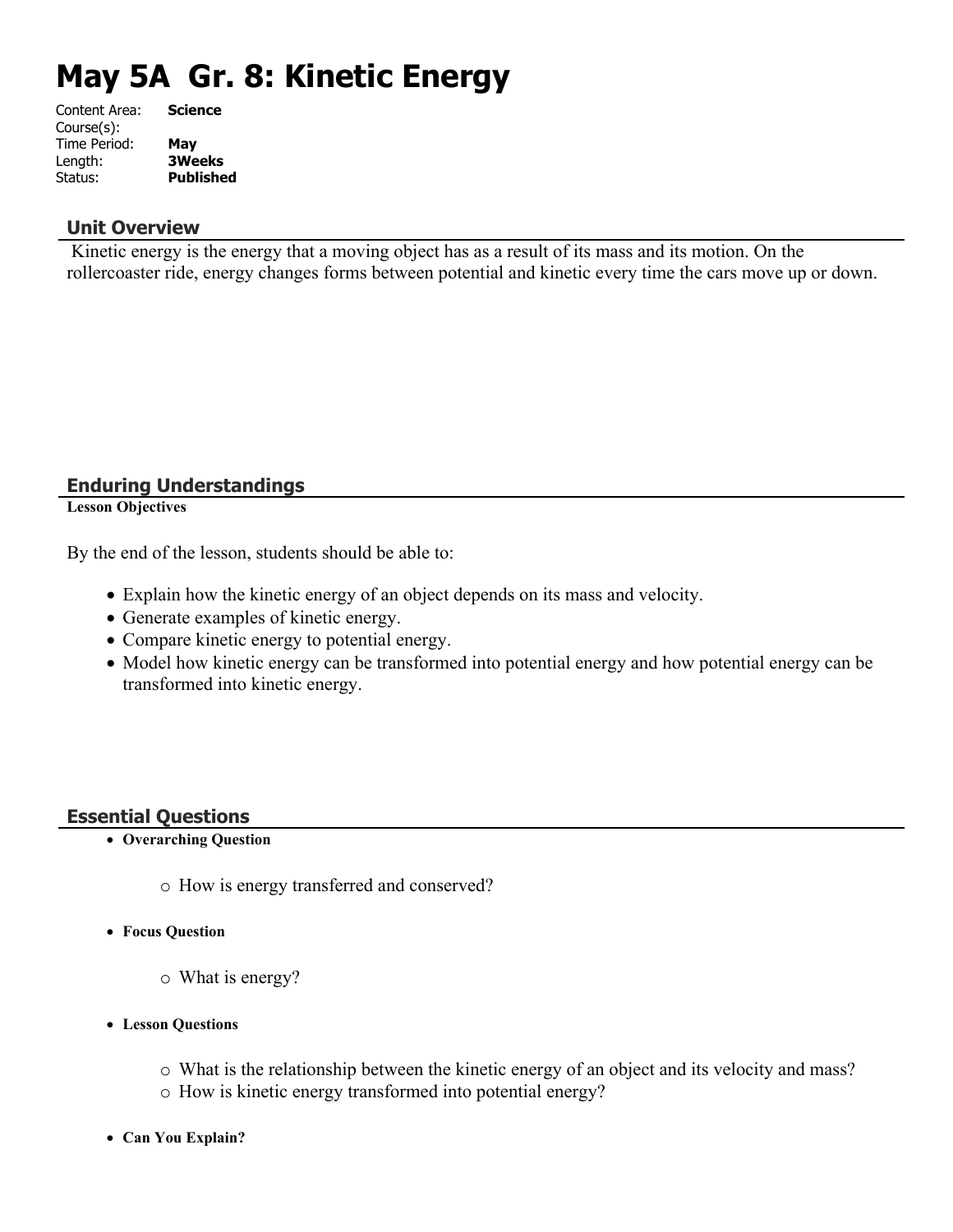o What are some real-world examples that illustrate the relationship between kinetic energy and potential energy?

# **Instructional Strategies & Learning Activities**

• [The Five E Instructional Model](https://app.discoveryeducation.com/learn/techbook/units/c43e2582-9232-4720-aa4b-e50720dbedc3/concepts/c9dc4fc1-d2d6-47ad-9684-0c951140eb77/lesson/sections/619e8125-6a91-43c0-894b-e0ccc8df1921#6d7e27de-b784-466f-8a1b-4c74fc16b5c7)

Science Techbook follows the 5E instructional model. As you plan your lesson, the provided Model Lesson includes strategies for each of the 5Es.

• [Engage \(45–90 minutes\)](https://app.discoveryeducation.com/learn/techbook/units/c43e2582-9232-4720-aa4b-e50720dbedc3/concepts/c9dc4fc1-d2d6-47ad-9684-0c951140eb77/lesson/sections/619e8125-6a91-43c0-894b-e0ccc8df1921#c0021a05-5751-4fd9-8faa-b7987bb6fc0a)

Students are asked to consider the concepts of energy and work as they might experience them every day. Students begin to formulate ideas around the Can You Explain? (CYE) question.

• [Explore \(90 minutes\)](https://app.discoveryeducation.com/learn/techbook/units/c43e2582-9232-4720-aa4b-e50720dbedc3/concepts/c9dc4fc1-d2d6-47ad-9684-0c951140eb77/lesson/sections/619e8125-6a91-43c0-894b-e0ccc8df1921#9aec3003-88c1-438a-9ed7-b663061fcb86)

Students investigate questions about the relationships between an object's velocity, mass, and the type of energy it possesses at various times by using evidence from text and media assets.

• [Explain \(45–90 minutes\)](https://app.discoveryeducation.com/learn/techbook/units/c43e2582-9232-4720-aa4b-e50720dbedc3/concepts/c9dc4fc1-d2d6-47ad-9684-0c951140eb77/lesson/sections/619e8125-6a91-43c0-894b-e0ccc8df1921#ea8aaf9a-ed21-4be8-9fb3-8288cf2db971)

Students construct scientific explanations to the CYE question by including evidence of how kinetic energy relates to and is different from potential energy.

• [Elaborate with STEM \(45–135 minutes\)](https://app.discoveryeducation.com/learn/techbook/units/c43e2582-9232-4720-aa4b-e50720dbedc3/concepts/c9dc4fc1-d2d6-47ad-9684-0c951140eb77/lesson/sections/619e8125-6a91-43c0-894b-e0ccc8df1921#46e2e59d-cc60-4d96-a62d-9506e2802ab4)

Students apply their understanding of kinetic energy as they learn about how simulation engineers work to solve various types of design problems.

• [Evaluate \(45–90 minutes\)](https://app.discoveryeducation.com/learn/techbook/units/c43e2582-9232-4720-aa4b-e50720dbedc3/concepts/c9dc4fc1-d2d6-47ad-9684-0c951140eb77/lesson/sections/619e8125-6a91-43c0-894b-e0ccc8df1921#53545adf-cd3e-4f91-b8c6-93baaadd6a7d)

Students are evaluated on the state science standards, as well as Standards in ELA/Literacy and Standards in Math standards, using Board Builder and the provided concept summative assessments.

# **Integration of Career Readiness, Life Literacies and Key Skills**

Students will work in small groups or partnerships to conduct investigations, build models or prototypes and present findings.

Students will learn about careers in simulation engineers.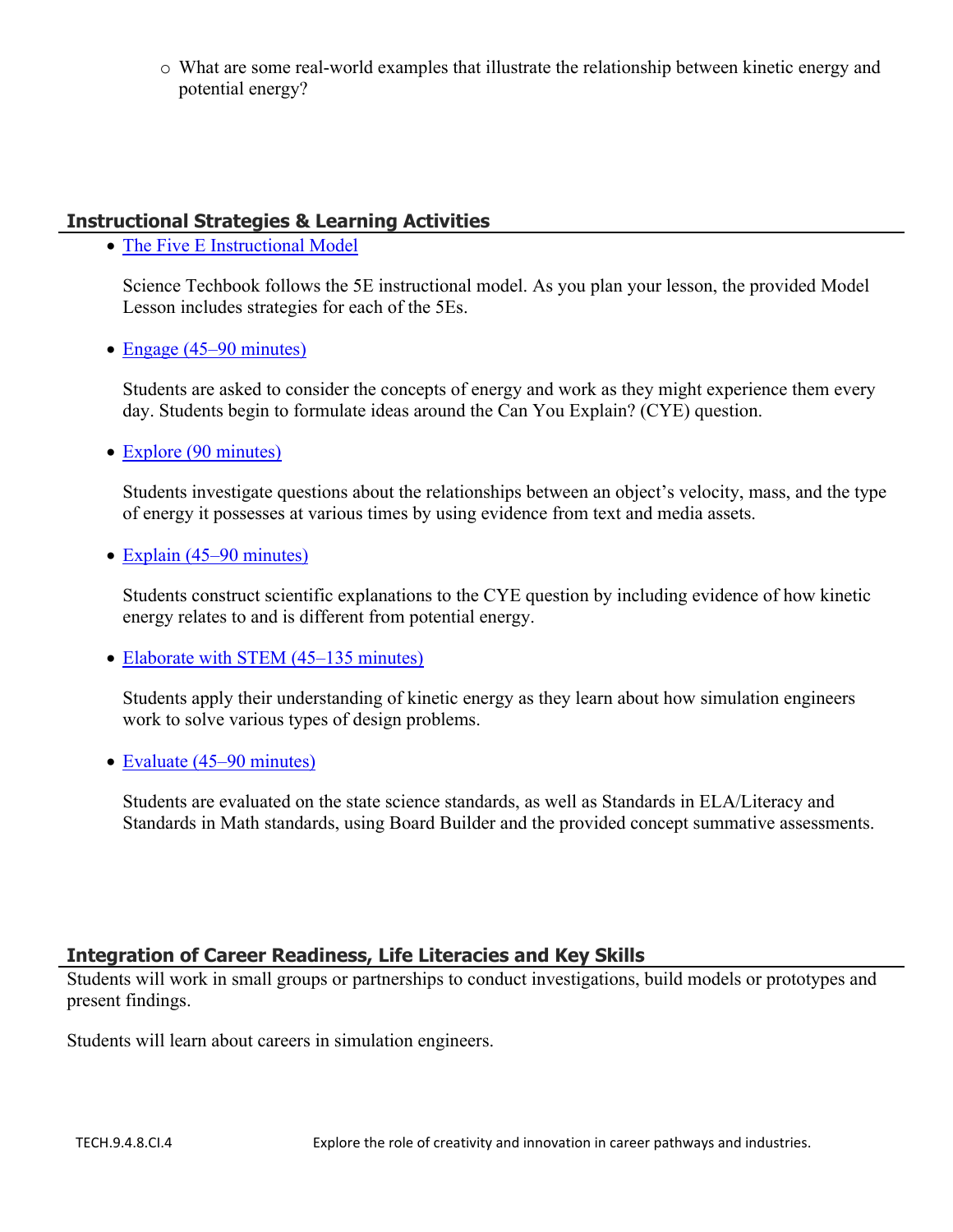|                      | An individual's strengths, lifestyle goals, choices, and interests affect employment and<br>income.                                                                                                                                     |
|----------------------|-----------------------------------------------------------------------------------------------------------------------------------------------------------------------------------------------------------------------------------------|
|                      | Gathering and evaluating knowledge and information from a variety of sources, including<br>global perspectives, fosters creativity and innovative thinking.                                                                             |
| WRK.9.2.8.CAP.10     | Evaluate how careers have evolved regionally, nationally, and globally.                                                                                                                                                                 |
|                      | Increases in the quantity of information available through electronic means have<br>heightened the need to check sources for possible distortion, exaggeration, or<br>misrepresentation.                                                |
|                      | Multiple solutions often exist to solve a problem.                                                                                                                                                                                      |
| WRK.9.2.8.CAP.12     | Assess personal strengths, talents, values, and interests to appropriate jobs and careers to<br>maximize career potential.                                                                                                              |
| WRK.9.2.8.CAP.11     | Analyze potential career opportunities by considering different types of resources,<br>including occupation databases, and state and national labor market statistics.                                                                  |
| WRK.9.2.8.CAP.3      | Explain how career choices, educational choices, skills, economic conditions, and personal<br>behavior affect income.                                                                                                                   |
| <b>TECH.9.4.8.CI</b> | Creativity and Innovation                                                                                                                                                                                                               |
| TECH.9.4.8.IML.1     | Critically curate multiple resources to assess the credibility of sources when searching for<br>information.                                                                                                                            |
| <b>TECH.9.4.8.CT</b> | <b>Critical Thinking and Problem-solving</b>                                                                                                                                                                                            |
| TECH.9.4.8.TL.2      | Gather data and digitally represent information to communicate a real-world problem<br>(e.g., MS-ESS3-4, 6.1.8.EconET.1, 6.1.8.CivicsPR.4).                                                                                             |
|                      | Some digital tools are appropriate for gathering, organizing, analyzing, and presenting<br>information, while other types of digital tools are appropriate for creating text,<br>visualizations, models, and communicating with others. |
| TECH.9.4.8.TL.3      | Select appropriate tools to organize and present information digitally.                                                                                                                                                                 |
| <b>WRK.9.2.8.CAP</b> | <b>Career Awareness and Planning</b>                                                                                                                                                                                                    |

### **Technology and Design Integration**

Technology is fully integrated using Discovery Techbook.

| $CS.6 - 8.DA$     | Data & Analysis                                                                                                                                                                                                                                          |
|-------------------|----------------------------------------------------------------------------------------------------------------------------------------------------------------------------------------------------------------------------------------------------------|
|                   | Engineering design is a systematic, creative, and iterative process used to address local<br>and global problems. The process includes generating ideas, choosing the best solution,<br>and making, testing, and redesigning models or prototypes.       |
| CS.6-8.8.1.8.DA.1 | Organize and transform data collected using computational tools to make it usable for a<br>specific purpose.                                                                                                                                             |
|                   | People use digital devices and tools to automate the collection, use, and transformation of<br>data. The manner in which data is collected and transformed is influenced by the type of<br>digital device(s) available and the intended use of the data. |

### **Interdisciplinary Connections**

LA.SL.8.4 Present claims and findings, emphasizing salient points in a focused, coherent manner with relevant evidence, sound valid reasoning, and well-chosen details; use appropriate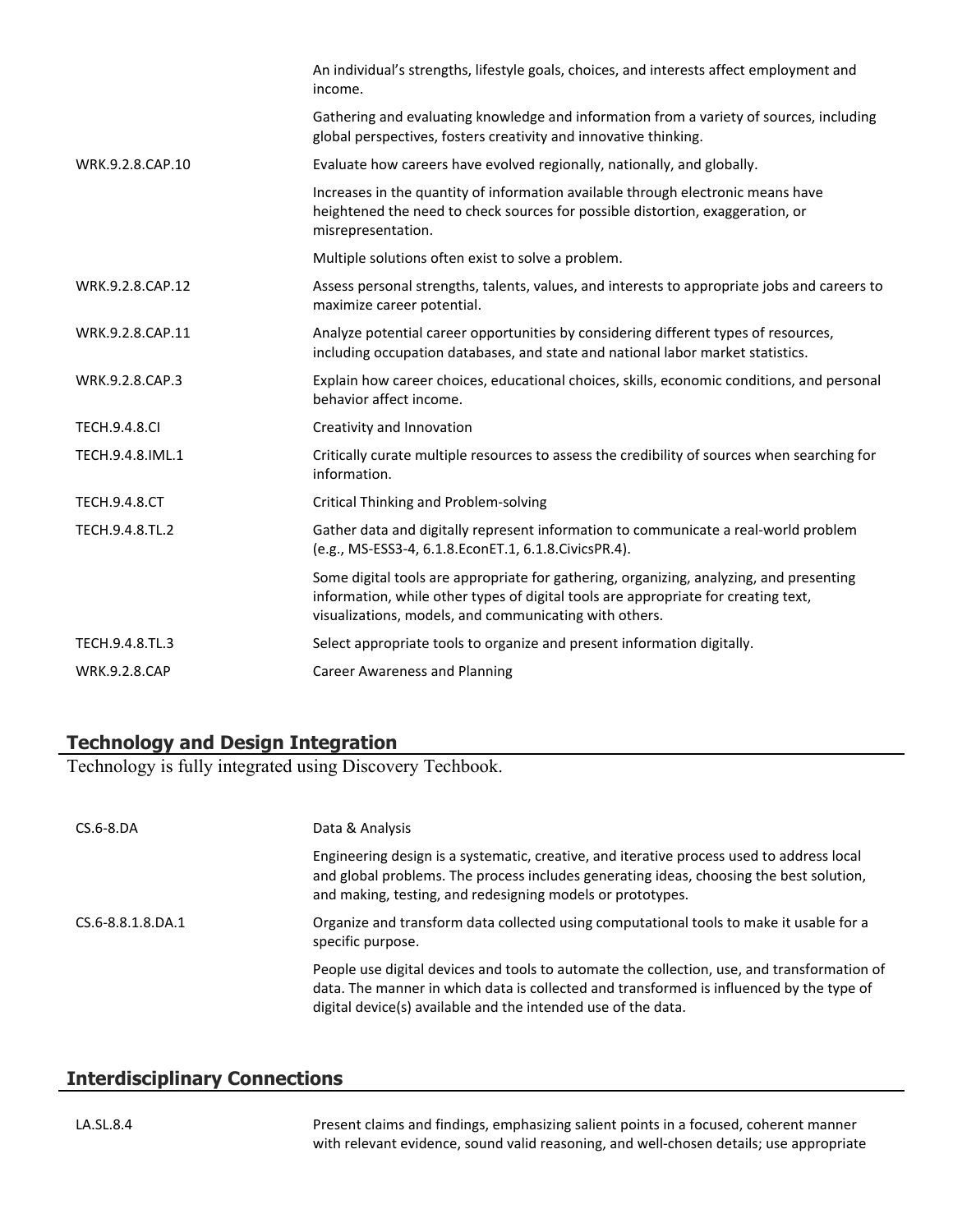|              | eye contact, adequate volume, and clear pronunciation.                                                                                                                                                                                                                                                                                                                                                       |
|--------------|--------------------------------------------------------------------------------------------------------------------------------------------------------------------------------------------------------------------------------------------------------------------------------------------------------------------------------------------------------------------------------------------------------------|
| LA.RI.8.1    | Cite the textual evidence and make relevant connections that most strongly supports an<br>analysis of what the text says explicitly as well as inferences drawn from the text.                                                                                                                                                                                                                               |
| LA.W.8.1     | Write arguments to support claims with clear reasons and relevant evidence.                                                                                                                                                                                                                                                                                                                                  |
| LA.RI.8.4    | Determine the meaning of words and phrases as they are used in a text, including<br>figurative, connotative, and technical meanings; analyze the impact of specific word<br>choices on meaning and tone, including analogies or allusions to other texts.                                                                                                                                                    |
| LA.W.8.7     | Conduct short research projects to answer a question (including a self-generated<br>question), drawing on several sources and generating additional related, focused<br>questions that allow for multiple avenues of exploration.                                                                                                                                                                            |
| MA.6.EE.A.2  | Write, read, and evaluate expressions in which letters stand for numbers.                                                                                                                                                                                                                                                                                                                                    |
| LA.RI.8.7    | Evaluate the advantages and disadvantages of using different mediums (e.g., print or<br>digital text, video, multimedia) to present a particular topic or idea.                                                                                                                                                                                                                                              |
| LA.W.8.2     | Write informative/explanatory texts to examine a topic and convey ideas, concepts, and<br>information through the selection, organization, and analysis of relevant content.                                                                                                                                                                                                                                 |
| LA.RI.8.8    | Delineate and evaluate the argument and specific claims in a text, assessing whether the<br>reasoning is sound and the evidence is relevant and sufficient; recognize when irrelevant<br>evidence is introduced.                                                                                                                                                                                             |
| LA.RI.8.10   | By the end of the year read and comprehend literary nonfiction at grade level text-<br>complexity or above, with scaffolding as needed.                                                                                                                                                                                                                                                                      |
| LA.SL.8.1    | Engage effectively in a range of collaborative discussions (one-on-one, in groups, and<br>teacher-led) with diverse partners on grade 8 topics, texts, and issues, building on others'<br>ideas and expressing their own clearly.                                                                                                                                                                            |
| MA.7.RP.A.2a | Decide whether two quantities are in a proportional relationship, e.g., by testing for<br>equivalent ratios in a table or graphing on a coordinate plane and observing whether the<br>graph is a straight line through the origin.                                                                                                                                                                           |
| MA.7.EE.B.3  | Solve multi-step real-life and mathematical problems posed with positive and negative<br>rational numbers in any form (whole numbers, fractions, and decimals), using tools<br>strategically. Apply properties of operations to calculate with numbers in any form;<br>convert between forms as appropriate; and assess the reasonableness of answers using<br>mental computation and estimation strategies. |
| MA.6.RP.A.1  | Understand the concept of a ratio and use ratio language to describe a ratio relationship<br>between two quantities.                                                                                                                                                                                                                                                                                         |
| MA.7.EE.B.4  | Use variables to represent quantities in a real-world or mathematical problem, and<br>construct simple equations and inequalities to solve problems by reasoning about the<br>quantities.                                                                                                                                                                                                                    |
| MA.8.F.A.3   | Interpret the equation $\mathbb{Z} = \mathbb{Z} \mathbb{Z} + \mathbb{Z}$ as defining a linear function, whose graph is a straight<br>line; give examples of functions that are not linear.                                                                                                                                                                                                                   |
| MA.8.EE.A.2  | Use square root and cube root symbols to represent solutions to equations of the form $\mathbb{Z}^2$<br>$=$ 2 and $\mathbb{Z}^3$ = $\mathbb{Z}$ , where $\mathbb{Z}$ is a positive rational number. Evaluate square roots of small<br>perfect squares and cube roots of small perfect cubes. Know that V2 is irrational.                                                                                     |
| MA.7.RP.A.2  | Recognize and represent proportional relationships between quantities.                                                                                                                                                                                                                                                                                                                                       |
|              |                                                                                                                                                                                                                                                                                                                                                                                                              |

# **Differentiation**

1. Using a two-column chart, ask students 1. Preview and 1. Ask students to make a

[Struggling Students](https://app.discoveryeducation.com/player/view/assetGuid/4995767F-D634-40C6-B25B-BDEA06E14F90) **[ELL](https://app.discoveryeducation.com/player/view/assetGuid/D727DF69-B79B-4A92-AA1F-CE23C74D98D9)** Accelerated Students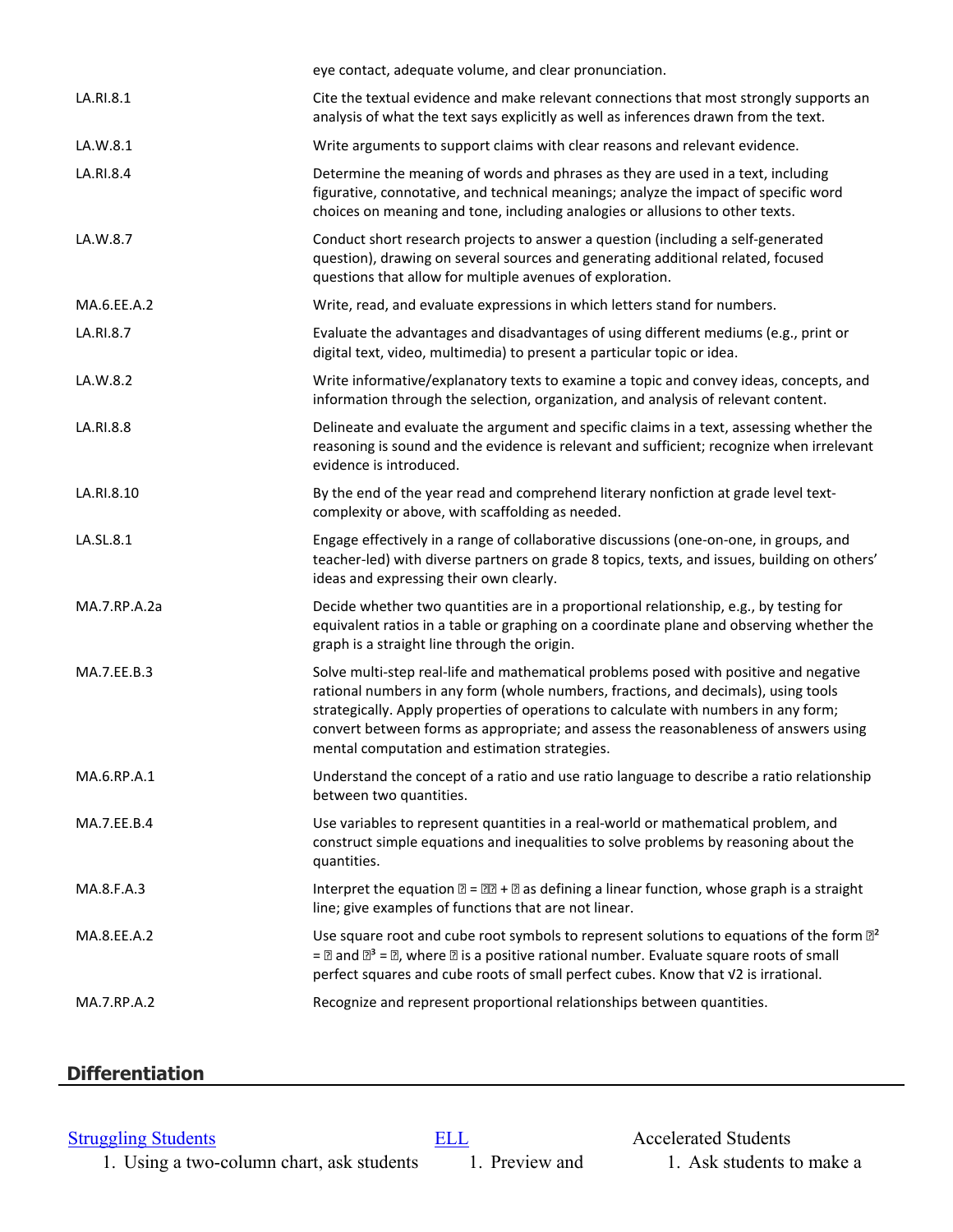to compare and contrast kinetic and potential energy.

- 2. Discuss what "the square of its velocity" means. Students might also need clarification on the distinction between *speed* and *velocity*.
- 3. The formulas presented in [Kinetic](https://app.discoveryeducation.com/player/view/assetGuid/ef48e92e-b4c3-4c40-aa5f-d9d7e2a6dae8)  [Energy and Rowing](https://app.discoveryeducation.com/player/view/assetGuid/ef48e92e-b4c3-4c40-aa5f-d9d7e2a6dae8) can be overwhelming as viewed on the page and within the text. Write the formula for kinetic energy on the board and systematically go over the meaning and use of each term, leading to a completed value for kinetic energy.

briefly discuss the following concepts that appear in the readings: o mass

- o force o energy
- 2. Help students with the distinction between speed, velocity, and acceleration. Be prepared to utilize both real objects and graphical representations.

Venn diagram using kinetic energy and potential energy.

- 2. Ask students to make a concept map of energy.
- 3. Have students make a list of five different examples of potential energy being transformed into kinetic energy. Ask them to list five different ways kinetic energy can be transformed into potential energy.

[Differentiation in science](http://www.brighthubeducation.com/teaching-gifted-students/65181-differentiation-techniques-and-activities-in-the-classroom-for-gifted-students/) can be accomplished in several ways. Once you have given a pre-test to students, you know what information has already been mastered and what they still need to work on. Next, you design activities, discussions, lectures, and so on to teach information to students. The best way is to have two or three groups of students divided by ability level.

While you are instructing one group, the other groups are working on activities to further their knowledge of the concepts. For example, while you are helping one group learn the planet names in order, another group is researching climate, size, and distance from the moon of each planet. Then the groups switch, and you instruct the second group on another objective from the space unit. The first group practices writing the order of the planets and drawing a diagram of them.

Here are some ideas for the classroom when you are using differentiation in science:

- Create a tic-tac-toe board that lists different activities at different ability levels. When students aren't involved in direct instruction with you, they can work on activities from their tic-tac-toe board. These boards have nine squares, like a tic-tac-toe board; and each square lists an activity that corresponds with the science unit. For example, one solar system activity for advanced science students might be to create a power point presentation about eclipses. For beginning students, an activity might be to make a poster for one of the planets and include important data such as size, order from the sun, whether it has moons, and so on.
- Find websites on the current science unit that students can explore on their own.
- Allow students to work in small groups to create a project throughout the entire unit. For example, one group might create a solar system model to scale. Another group might write a play about the solar system. This is an activity these groups can work on while they are not working directly with you.

Differentiation in science gets students excited to learn because it challenges them to expand their knowledge and skills, instead of teaching the whole group concepts they have already mastered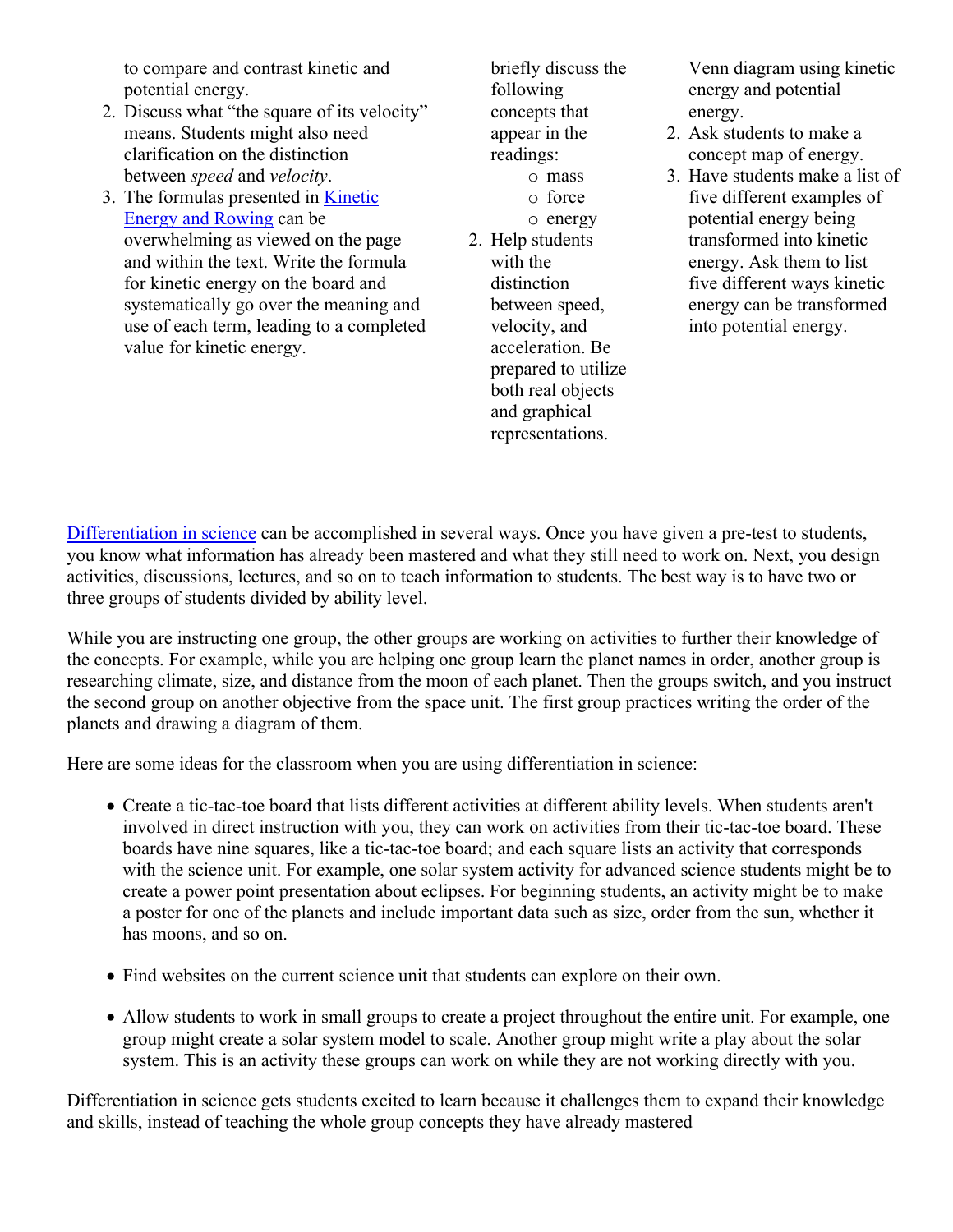### **Modifications & Accommodations**

Refer to QSAC EXCEL SMALL SPED ACCOMMOCATIONS spreadsheet in this discipline.

### **Modifications and Accommodations used in this unit:**

In addition to differentiated instruction, IEP's and 504 accommocations will be utilized.

In addition to differentiated instruction, IEP's and 504 accommocations will be utilized.

### **Formative Assessments**

Assessment allows both instructor and student to monitor progress towards achieving learning objectives, and can be approached in a variety of ways. **Formative assessment** refers to tools that identify misconceptions, struggles, and learning gaps along the way and assess how to close those gaps. It includes effective tools for helping to shape learning, and can even bolster students' abilities to take ownership of their learning when they understand that the goal is to improve learning, not apply final marks (Trumbull and Lash, 2013). It can include students assessing themselves, peers, or even the instructor, through writing, quizzes, conversation, and more. In short, formative assessment occurs throughout a class or course, and seeks to improve student achievement of learning objectives through approaches that can support specific student needs (Theal and Franklin, 2010, p. 151).

### **Formative Assessments used in this unit:**

See assessments located in links above.

### **Summative Assessments**

**Summative assessments** evaluate student learning, knowledge, proficiency, or success at the conclusion of an instructional period, like a unit, course, or program. Summative assessments are almost always formally graded and often heavily weighted (though they do not need to be). Summative assessment can be used to great effect in conjunction and alignment with formative assessment, and instructors can consider a variety of ways to combine these approaches.

### **Summative assessments for this unit:**